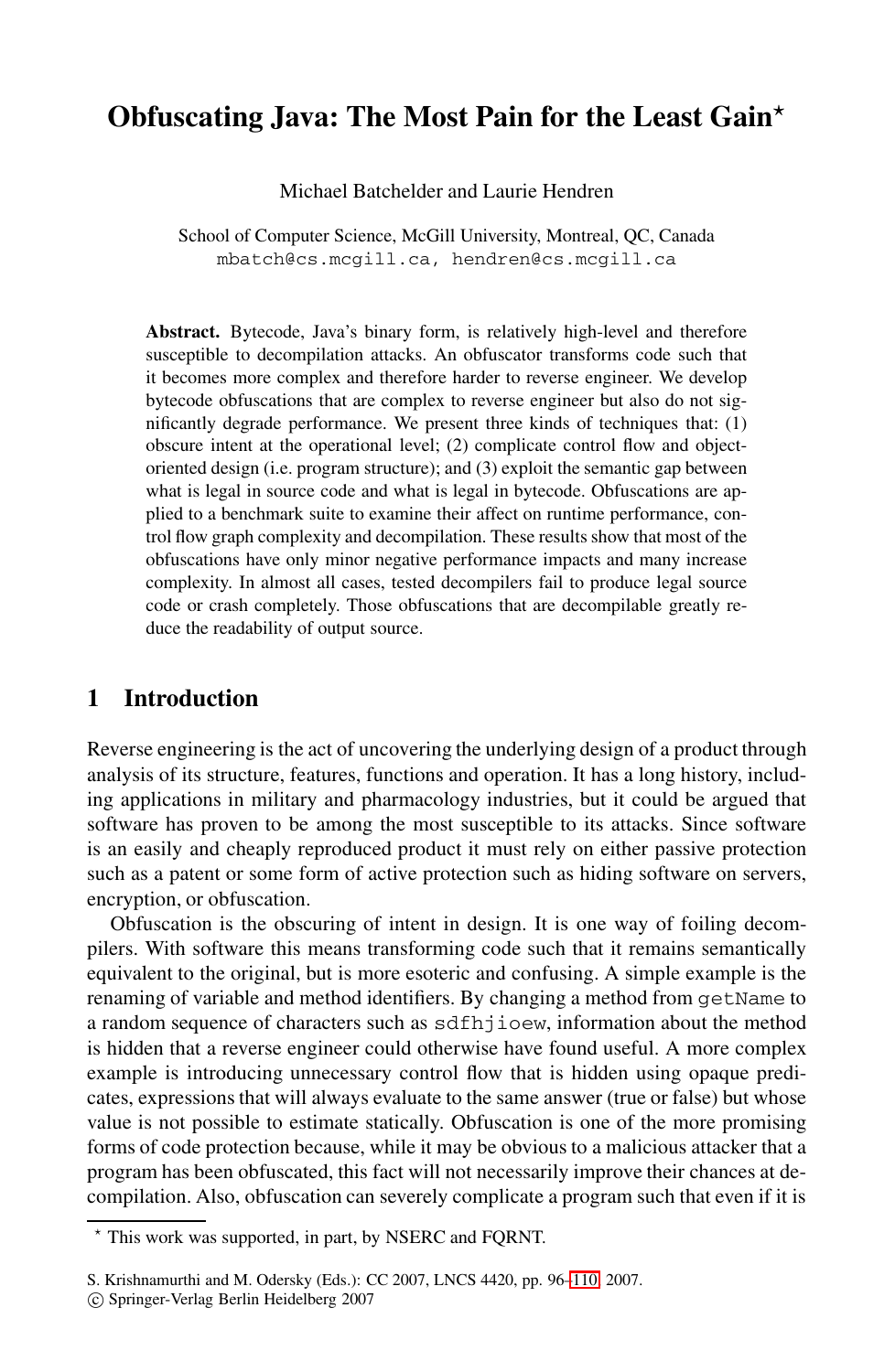decompilable it is very difficult to understand, making extraction of tangible intellectual property close to impossible, without serious time investment.

Java is particularly vulnerable to reverse engineering because its binary form, bytecode, is relatively high-level and contains considerable information about types, and field and method names. There are also many references in the code to known fields and methods in publicly-available class libraries, including the standard ones provided with a Java implementation. Java decompilers exploit these weaknesses and there are quite a few products that convert bytecode into Java source code that very similar to the original and is quite readable, particularly when the bytecode is in exactly the format produced by known javac compilers [20, 15, 12, 17, 14, 13].

This paper presents and studies a wide range of techniques for obfuscating Java bytecode. However, a very important factor is that one wants the obfuscations to make reverse engineering difficult (the most pain), but at the same time not hurt performance of the obfuscated application (the least gain). This tradeoff is not obvious, since the same obfuscations that make it hard for a decompiler may also severely impact the analysis and optimizations in JIT compilers found in modern Java Virtual Machines (JVMs).

This tradeoff is the main goal of our work. We developed and implemented a collection of obfuscations that hinder reverse engineering attempts, while at the same time do not affect performance too much. We examine some variations of previously suggested obfuscations and we also develop some new techniques, most notably those which exploit the semantic gap between what can be expressed in Java bytecode and what is allowed in valid Java source.

The remainder of the the paper is organized as follows. In Section 2 we give a short summary of previous work. Section 3 gives a high-level overview of our software obfuscator, the Java Bytecode Obfuscator (JBCO). Sections 4 through 6 present our obfuscations grouped by type: operator-level obfuscation, program structure modification, and semantic gap exploitation. Each section ends with a summary of the impact of the obfuscations on three decompilers. Due to space limitations we briefly describe each obfuscation. However, detailed code examples and challenge cases for decompilers can be found at http://www.sable.mcgill.ca/JBCO. In Section 7 we introduce a benchmark set and provide a summary of the impact of each obfuscation on runtime performance and control flow complexity. Finally, Section 8 gives conclusions and future work.

# **2 Related Work**

Obfuscation is a form of *security through obscurity*. While Barak argues that there are seemingly few truly irreversible obfuscations [2] and, in theory, "deobfuscation" under certain general assumptions has been shown by Appel to be NP-Easy [1], obfuscation is nevertheless a valid and viable solution for general programs.

Early attempts involved machine-level instruction rewriting. Cohen used a technique he called "program evolution" to protect operating systems that included the replacement of instructions, or small sequences of instructions, with ones that perform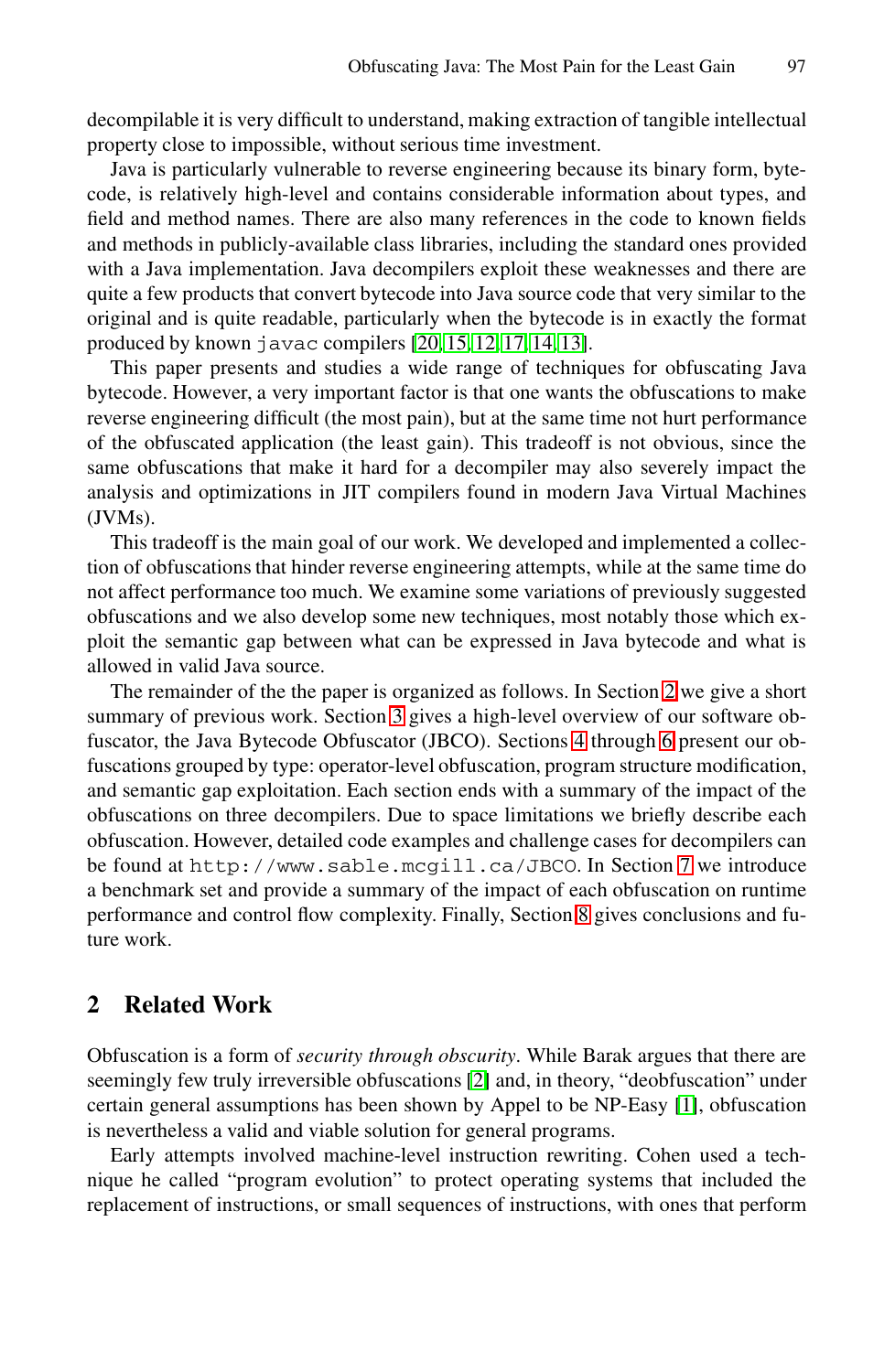semantically equal functions. Transformations included instruction reordering, adding or removing arbitrary jumps, and even de-inlining methods [5].

Much later, a theoretical approach was presented by Collberg *et al*. [6]. They outline obfuscations as program transformations and develop terminology to describe them in terms of performance effect and quality. They rely on a number of well-known software metrics [4, 11, 16] to measure quality. Later, in [7], they reconsider lexical obfuscations (name changing) and data transformations (*e.g.*, splitting boolean values into two discrete numerics that are combined only at evaluation time). However, their chief contributions are in control-flow modifications. They make use of opaque predicates to introduce dead code, specifically engineering the dead branches to have buggy versions of the live branches.

Sakabe *et al*. concentrate their efforts on the object-oriented nature of Java — the high-level information in a program. Using polymorphism, they invent a unique return type class which encapsulates all return types and then modify every method to return an object of this type [18]. Method parameters are encapsulated in a similar way and method names are cloned across different classes. In this way the true return types of methods and the number and types of a method's parameters are hidden. They further obfuscate typing by introducing opaque predicates that branch around new object instantiations which confuses the true type of the object and they use exceptions as explicit control flow. Unfortunately, their empirical results show significantly slower execution speeds — an average slowdown of 30% — and a 300% blowup in class file size.

Sonsonkin *et al*. present more high-level obfuscations which attempt to confuse program structure [19]. They suggest the coalescing of multiple class files into one combining the logic of two or more functionally-separate sections of the program and its reverse, splitting a single class file into multiples.

The obfuscations presented in this paper build upon both the simple operation-level obfuscations as well as control flow and program structure obfuscations. We have also developed a new set of obfuscations, which exploit the semantic gap between Java bytecode and Java source. Many of these were inspired by our experiences in building Java bytecode optimizers and and decompilers. The cases that are difficult for those tools are exactly the cases that should be created by obfuscators.

# **3 JBCO Structure**

JBCO – our Java ByteCode Obfuscator – is built on top of Soot [21]. Soot is a Java bytecode transformation and annotation framework providing multiple intermediate representations and infrastructure for dataflow analysis and transformations. JBCO uses two intermediate representations: Jimple, a typed 3-address intermediate form; and Baf, a typed abstraction of bytecode.

JBCO is a collection of Jimple and Baf transformations and analyses. Whenever possible, we analyze and transform Jimple, since it is at a higher abstraction and easier to work with. However, some low-level obfuscations are implemented in Baf since they require modifying actual bytecode instructions. There are three categories of analyses and transformations: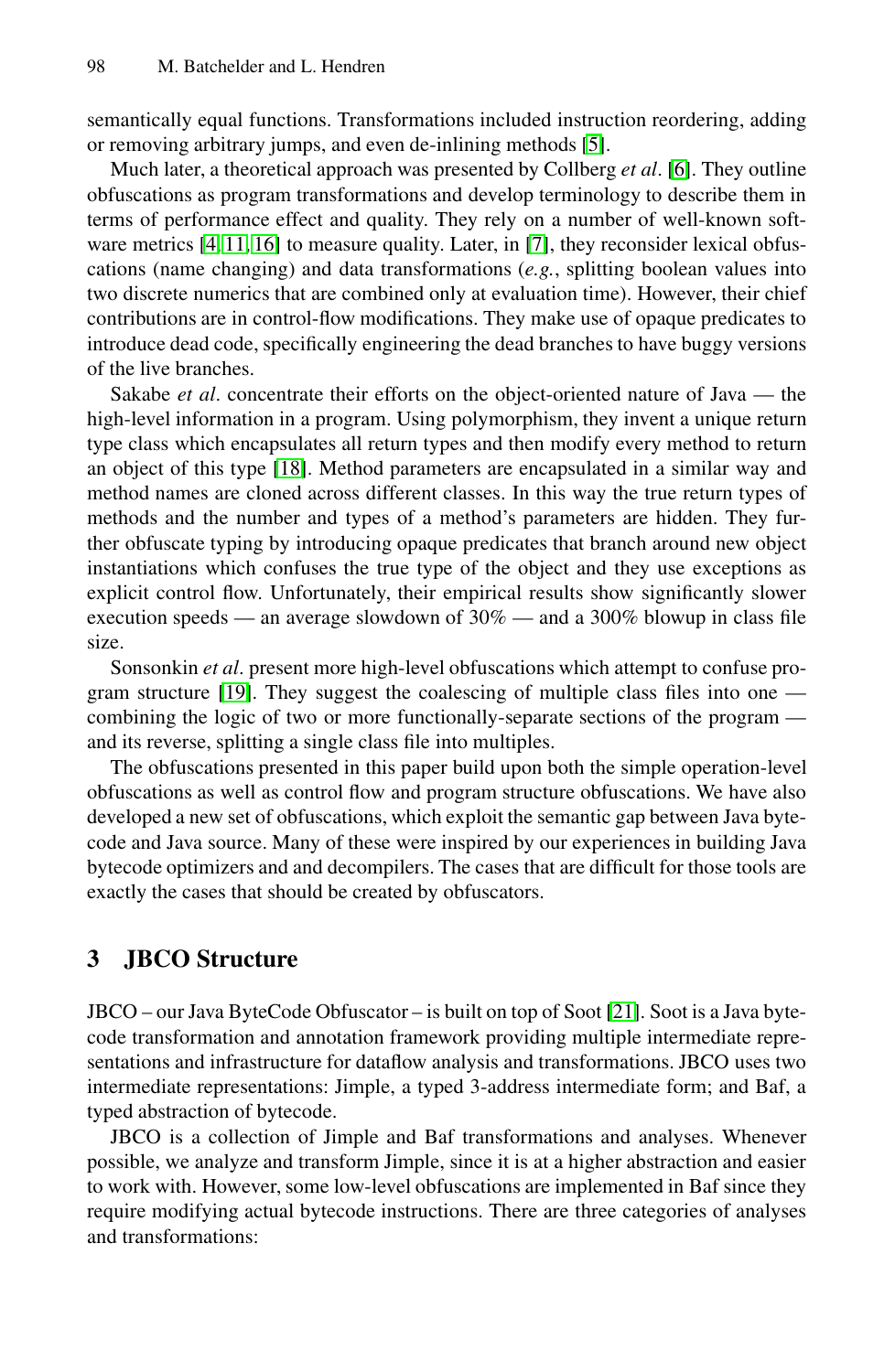- **Information Aggregators:** collect data about the program for the transformationsi, such as constant usage and local variable-to-type pairings.
- **Code Analyses:** collect information about the code such as control flow graphs, type data, and use-def chains, which help identify where in the program transformations can be applied (e.g. in order to produce verifiable bytecode we must ensure proper matchings between allocations of objects and their initializations).
- **Instrumenters:** are the actual obfuscations, ransforming the code to obscure meaning.

JBCO can be used as a command-line tool or via a graphical user interface.<sup>1</sup> Each obfuscation can be activated independently and, depending on the severity of the obfuscation desired, a weight of 0-9 can be given where 0 turns it off completely and 9 corresponds to applying it everywhere possible. We also provide a mechanism to limit the obfuscations to specific regions of a program by using regular expressions to specify certain classes, fields or methods. This is useful if a user wants certain parts to be heavily obfuscated or when a specific hot method should not be obfuscated because of performance considerations.

# **4 Operator-Level Obfuscation**

Our first group of obfuscations works at the operator level. That is, we convert a local operation into a semantically equivalent computation that is harder for a reverse engineer to understand. These obfuscations should be decompilable, but the decompiled code is expected to be harder to understand.<sup>2,3</sup>

# **4.1 Embedding Constant Values as Fields (ECVF)**

Programmers often use constants, particularly string constants, to convey important information. For example, a statement of the form System.err.println("Illegal argument, value must be positive."); provides some context to the reverse engineer. The point of the ECVF obfuscation is to move the constant into a static field and then change references to the constant into references to the field. This could lead to something like System.err.println(ObjectA.field1);, which conveys significantly less meaning. An interprocedural constant propagation could potentially undo this obfuscation. However, if the initialization of the field is further obfuscated through the use of an opaque predicate, this is no longer possible.

### **4.2 Packing Local Variables into Bitfields (PLVB)**

In order to introduce a level of obfuscation on local variables with primitive types (boolean, char, byte integer), it is possible to combine some variables and pack them

<sup>&</sup>lt;sup>1</sup> JBCO will soon be released as a new component of Soot.

 $2$  Our identifier renamer obfuscation was left out of the paper due to space limits. We developed a unique approach to garbleing names, but the overall technique is quite common.

<sup>&</sup>lt;sup>3</sup> For each obfuscation, we give the acronym we use for it. This acronym is used both in the experimental results and also as the flag used to enable the obfuscation in JBCO.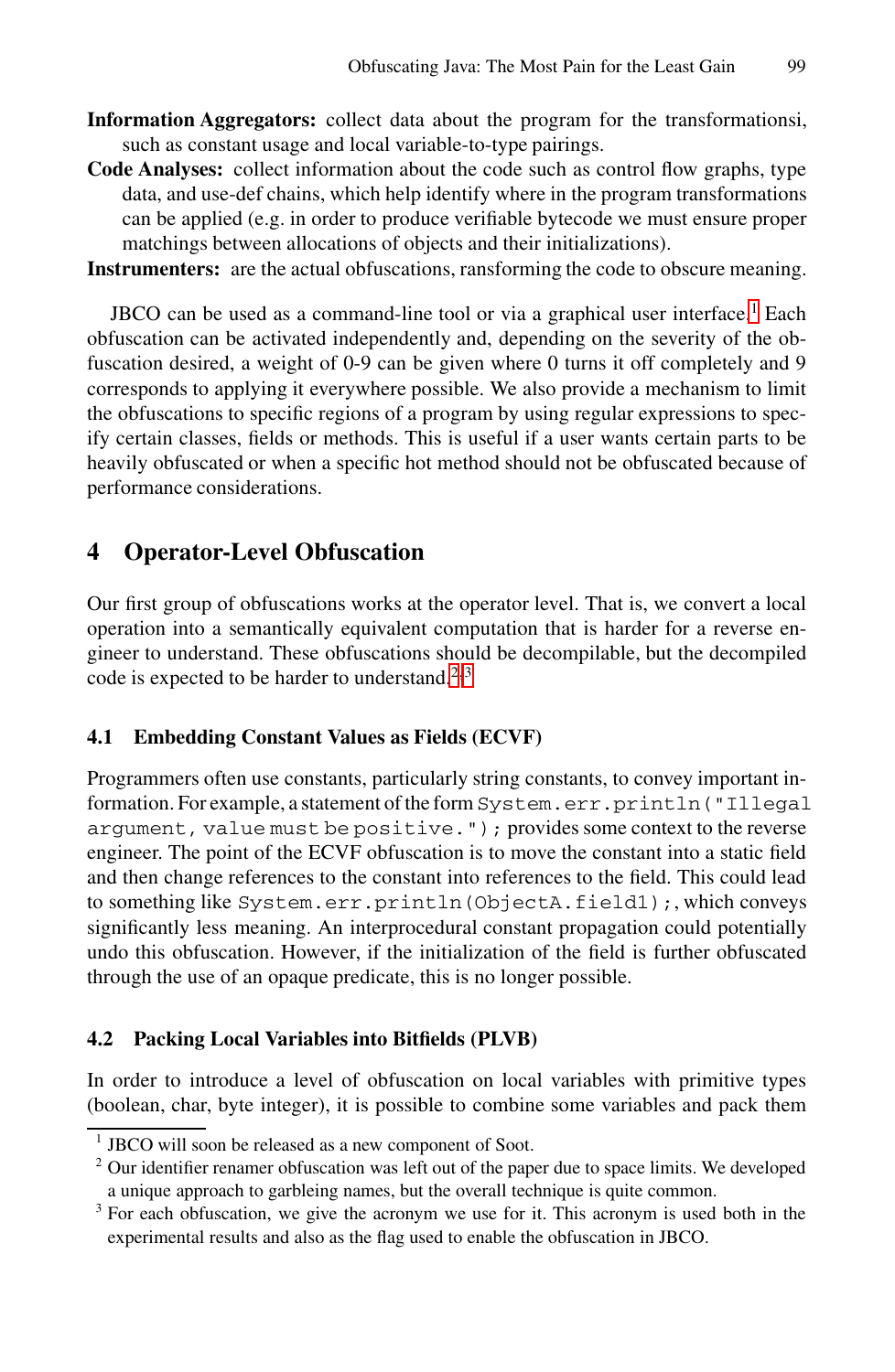into one variable which has more bits. To provide maximum confusion we randomly choose a range of bits to use for each local variable. For example, an integer variable may get packed into bits 9 through 43 of a 64-bit long. Each read or write of the original variable must be replaced by packing and unpacking operations in the obfuscated code and this might slow down the application. Thus, it is used sparingly and applied randomly to only some locals. Without further obfuscation of the bitshifting and bitmasking constants used for packing and unpacking, however, a clever decompiler could overcome this technique.

#### **4.3 Converting Arithmetic Expressions to Bit-Shifting Operations (CAE2BO)**

Optimizing compilers sometime convert a complex operation such as multiplication or division into a sequence of cheaper ones. This same trick can be used to obfuscate the code. In particular, we look for instances of expressions in the form of  $v * C$  (a similar technique is used for  $v/C$ ), where v is a variable and C is a constant. We extract from C the largest integer i where  $i < C$  and is also a power of 2,  $i = 2<sup>s</sup>$ , where  $s = floor(log_2(v))$ . We then compute the remainder,  $r = v - i$ . If s is in the range of  $-128...127$ , we can convert the original to  $(v \lt \lt s) + (v * r)$  and the expression  $v * r$ can be further decomposed. In order to further obfuscate we don't use the shift value s directly, but rather find an equivalent value  $s'$ . To do this we take advantage of the fact that shifting a 32-bit word by 32 (or a multiple of 32) always returns the original value. We choose a random multiple  $m$ , and compute a new but equivalent shift value,  $s' = (byte)(s + (m * 32)).$ 

As an example, an expression of the form  $v * 195$  would be converted first to  $(v \ll 7) + (v \ll 6) + (v \ll 1) + v$  and then the three shift values would be further obfuscated to something like  $(v \ll 39) + (v \ll 38) + (v \ll -95) + v$ .

A decompiler that is aware of this calculation could potentially reverse it, but if one or more of the constants were hidden with an opaque predicate, it could stymie the attempt.

### **4.4 Impact of Operator-Level Obfuscations on Decompilers**

Although we fully expected all of these simple, operator-level, obfuscations to be decompilable (i.e. correct and compilable source code would be produced, even if less readable than the original), we were surprised to find the results in Table 1. For these and subsequent decompiler tests in this paper, we created some small micro-tests for each obfuscation.4 A score of *Pass* indicates that the decompiler produced correct Java source that could be recompiled by javac, *Fail* indicates that the produced code would not recompile, and *Crash* is the result of a decompiler not terminating normally.

Why do decompilers fail on these simple obfuscations? The three obfuscations unwittingly exploit a semantic gap between bytecode and Java source. Booleans, bytes and

<sup>&</sup>lt;sup>4</sup> We used micro-tests because some decompilers, most notably pattern-based Jad, are very sensitive to whether the bytecode looks exactly like it came from a javac compiler or not. Since all of our tests have been run through Soot, which even without obfuscations is sometimes enough to confuse decompilers, we wanted to ensure that our tests were small enough to measure the impact of the obfuscation itself and not indirect effects due to processing with Soot.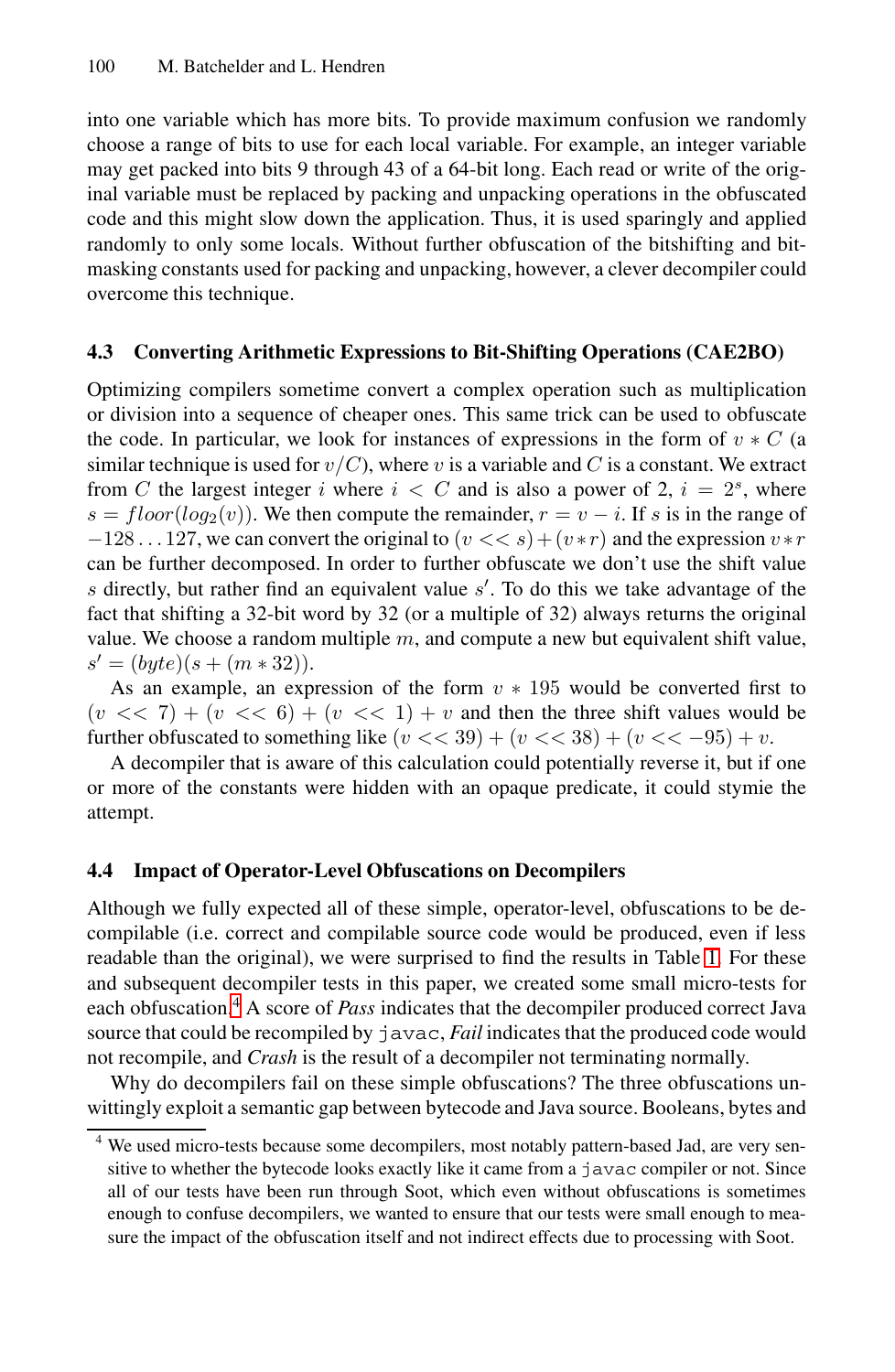**Table 1.** Measuring Decompiler Success against Operator-level Obfuscations

| Obfuscation                                                |      | Jad SourceAgain Dava |      |
|------------------------------------------------------------|------|----------------------|------|
| Embedding Constant Values as Fields                        | Fail | Fail                 | Fail |
| Packing Local Variables into Bitfields                     | Fail | Fail                 | Fail |
| Converting Arithmetic Expressions to Bit-Shifting Ops Fail |      | Fail                 | Pass |

chars are expressed as integers in bytecode, whereas in source these are given unique types which must be used consistently and in a manner so as not to lose precision. The decompilers failed to properly type and cast for these computations and produced output that was not recompilable.<sup>5</sup>

# **5 Obfuscating Program Structure**

Program structure can be thought of as the framework. In a building this would be the supporting beams, the floors, and the ceiling. It would not be the walls or the carpeting. We define structure to include two facets: low-level method control flow and high-level object-oriented design. Modern decompilers such as SourceAgain and Dava should be able to handle these techniques, in principle.

### **5.1 Adding Dead-Code Switch Statements (ADSS)**

The switch construct in bytecode offers a useful control flow obfuscation tool. It is the only organic way (other than the try-catch structure) to manufacture a control flow graph that has a node whose successor count is greater than two. This can severely increase the complexity of a method.

This obfuscation adds edges to the control flow graph by inserting a dead switch. To ensure that the switch itself is never executed it is wrapped in an opaque predicate. All bytecode instructions with a stack height of zero are potentially safe jump targets for cases in the switch. We implemented an analysis to find these zero-height locations and we randomly select some as targets for the cases switch. This increases the connectedness and overall complexity of a method. A decompiler cannot remove the dead switch because it cannot statically determine the value of the opaque predicate.

### **5.2 Finding and Reusing Duplicate Sequences (RDS)**

Because of the nature of bytecode, there is often a fair amount of duplication even within a single method. By finding these clones and replacing them with a single switched instance we can potentially reduce the size of the method while also confusing the control flow, creating patterns not naturally expressed in Java.

We determine when a duplicate sequence  $D$  is a clone of the original sequence  $O$ using the following rules:

<sup>&</sup>lt;sup>5</sup> Clearly our research group would like to fix Soot/Dava to properly handle this variation of the typing problem - it is quite interesting to have one subgroup building a decompiler, while at the same time another subgroup is trying to break it!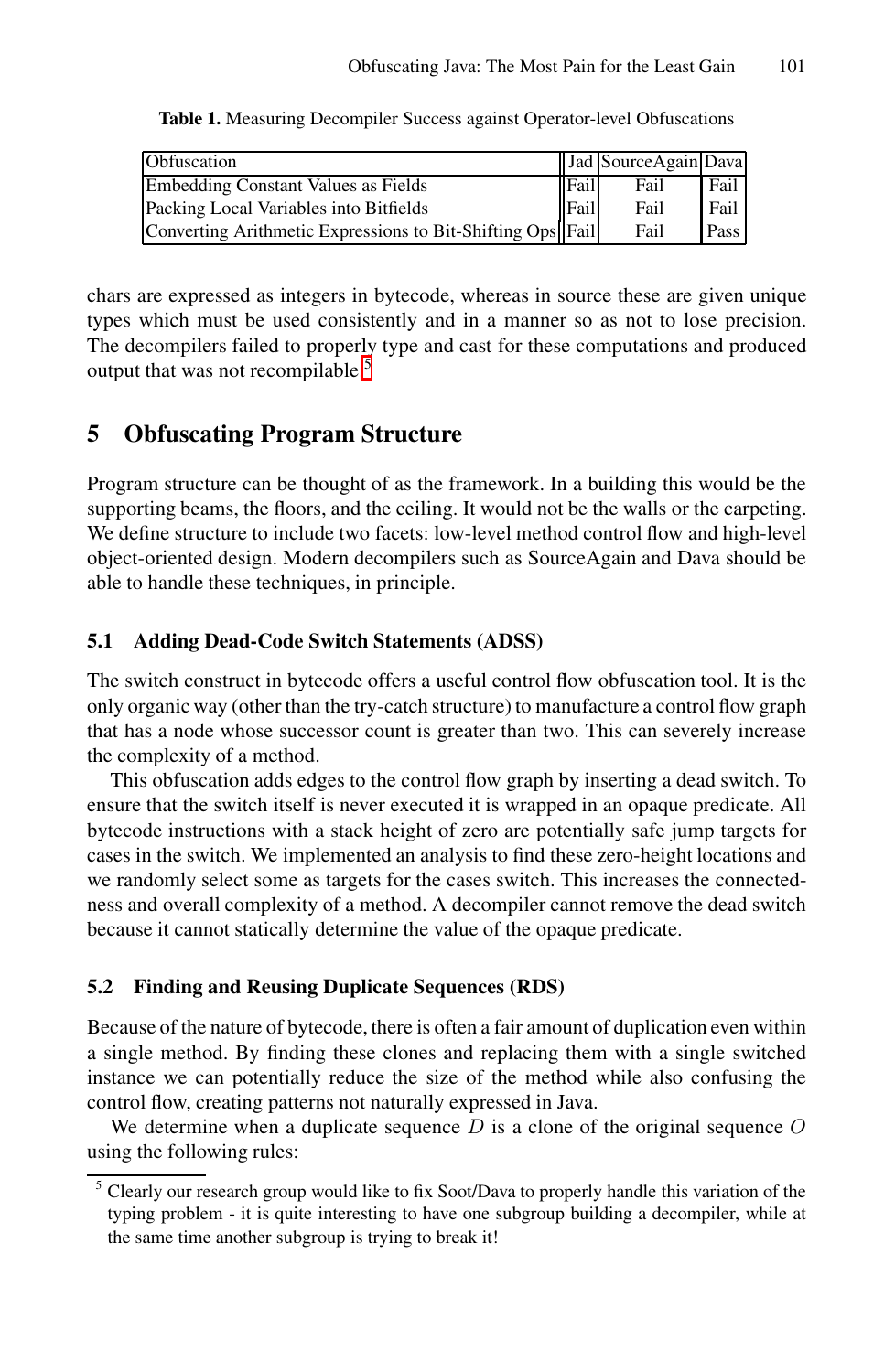- $D$  must be of the same length as  $O$  and for each index  $i$ , instruction  $D_i$  must equal  $O_i$ .
- $-$  Each  $D_i$  must be protected by the same (or no) try blocks as the original  $O_i$ .
- **–** Every instruction in a sequence other than the first must have no predecessors that fall *outside* the sequence *(i.e.* no branching into the middle of a sequence).
- **–** Each  $D_i$  must share the same stack height and types as the original  $O_i$ .
- **–** Each  $D_i$  must not have the same offset within the method as *any* instruction  $O_j$ .

The algorithm searches for duplicates of length 3 to 20. When a duplicate sequence is found, a new integer is created to act as a control flag. Each duplicate is removed and replaced with an assignment of the flag to a unique id followed by a goto directed at the first instruction in the original sequence. The original sequence is prepended with instructions which store 0 to the flag (the "first" unique id) and appended with a switch. The default switch jump falls through to the next instruction (the successor of the original sequence). A jump to the successor of each duplicate sequence is added to the switch based on its flag id.

### **5.3 Building API Buffer Methods (BAPIBM)**

A lot of information is inherent in Java programs because of the widespread use of the Java libraries. These libraries have clear and well-defined documentation. The very existence of library objects and method calls can give shape and meaning to a method based entirely on how they are being used. The method calls that direct execution into the native Java libraries cannot be renamed because the obfuscator should not change library code<sup>6</sup>. Therefore, the next best option is to hide library method calls. We do this by indirecting library calls through intermediate methods that have nonsensical identifiers.

Each program method is checked for library calls. A new method  $M$  is then created for each library method  $L$  referenced in the program.  $M$  is modified to invoke  $L$ .  $M$  is placed in a randomly chosen class in order to cause "class-coagulation" — an increase in class interdependence. Therefore, this obfuscation is two-fold. It confuses the objectoriented design of the program and hides the library method calls by indirecting them through a different "physical" part of the program.

# **5.4 Building Library Buffer Classes (BLBC)**

Having a class that extends a library class directly can also lend a certain amount of clarity to a program. Parent class methods that are over-ridden in the child are more obvious as well. Experienced Java programmers are able to quickly grasp design intent from this information.

This obfuscation attempts to cloud this particular design structure of Java. For each class  $C$ , which directly extends a library class  $L$ , we create a new buffer class  $B$ . It is inserted as a child of  $L$  and a parent of  $C$ . Since no part of the program itself ever uses

 $6\text{ While it is not impossible, it is not reasonable. Obfuscating library code would mean that those$ modified libraries would have to be distributed with the program, causing both licensing issues and an unreasonable increase in the program's distribution size.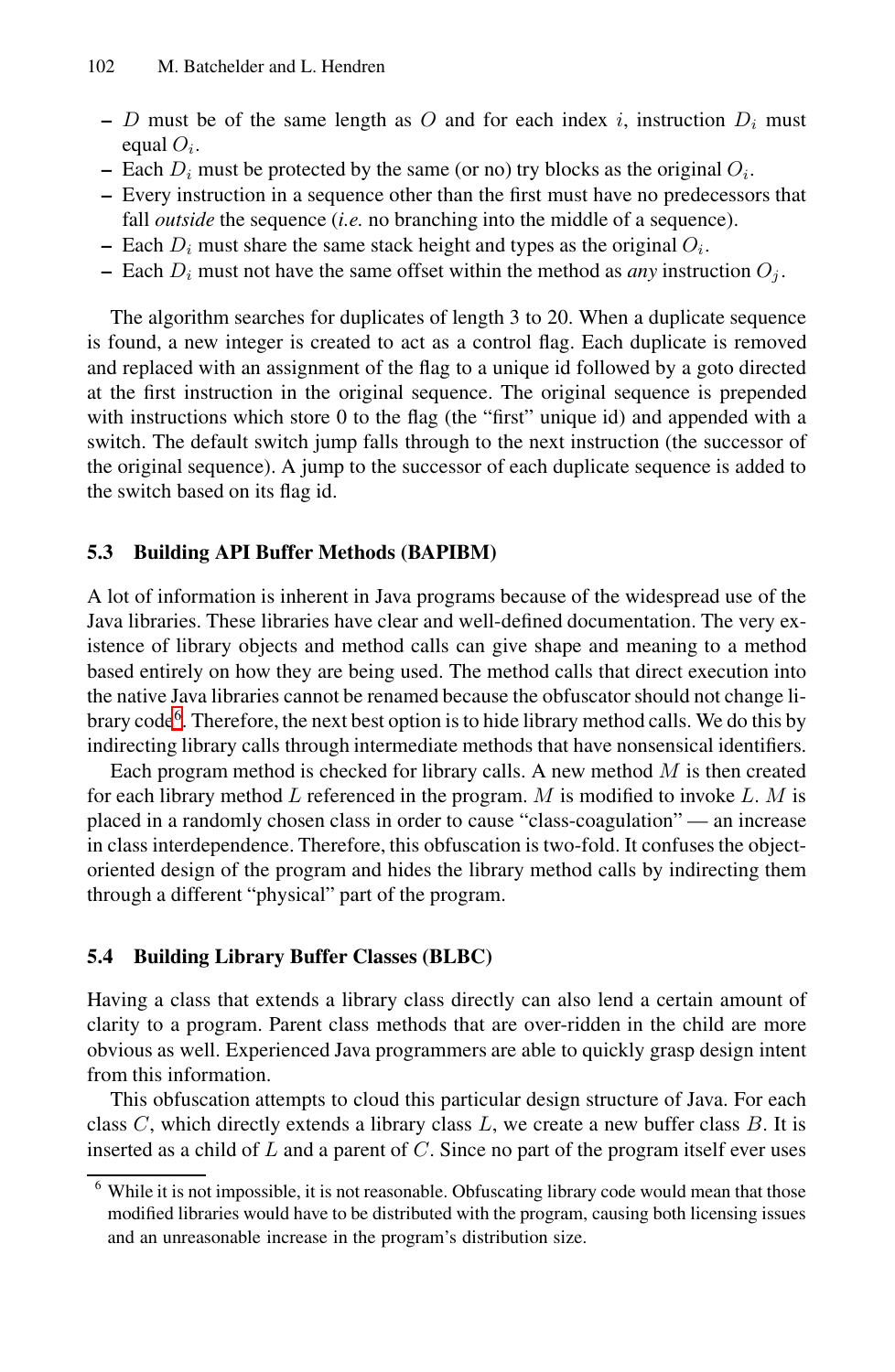$B$  directly, methods over-ridden in  $C$  can be defined as nonsense methods in  $B$ , further adding confusion. This complicates and confuses the design of the program by adding extra layers. Ultimately, it spreads the single-intent class structure over multiple files making it difficult for a reverse engineer to understand.

### **5.5 The Impact of Program Structure Obfuscations on Decompilers**

The results are shown in Table 2. Jad fairs badly when decompiling our structure obfuscations, most likely due to its lack of control flow analysis. It resorts to leaving pure bytecode in its output where it is unable to produce correct source. More surprisingly, SourceAgain also has difficulty with the heavier control flow obfuscations. RDS causes it to crash completely.

| Obfuscation                                  |              | Jad SourceAgain Dava |      |
|----------------------------------------------|--------------|----------------------|------|
| Adding Dead-Code Switch Statements           | <b>IFail</b> | Fail                 | Pass |
| Finding and Reusing Duplicate Sequences Fail |              | Crash                | Pass |
| Building API Buffer Methods                  | Fail         | Fail                 | Fail |
| Building Library Buffer Classes              | Fail         | Pass                 | Pass |

**Table 2.** Measuring Decompiler Success against Structure Obfuscations

None of the decompilers were able to properly mark which methods might throw exceptions, which is a requirement of Java source. Because some methods indirected by BAPIBM might throw exceptions the new methods that call them are required to as well.

# **6 Exploiting the Design Gap**

Certain gaps between what is representable in Java source code and what is representable in bytecode exist. The classic example is the goto instructioni that has no direct counterpart in source7.

The obfuscations detailed in this section were designed to exploit these bytecodeto-source gaps. Smart decompilers can sometimes transform the obfuscated bytecode into a semantically equivalent form of source code yet it is usually unreadable. Often, however, the result is incorrect decompiled code or no decompiler output whatsoever. Sometimes a decompiler crashes altogether.

### **6.1 Converting Branches to jsr Instructions (CB2JI)**

The  $j$ sr bytecode<sup>8</sup>, short for Java subroutine, is analogous to the goto other than the fact that it pushes a return address on the stack. Normally, the return address is stored

 $<sup>7</sup>$  Abrupt jumps in source must be performed through the break or continue statements</sup> which force a certain level of structure since they must always be directly associated with well-defined statement blocks.

 $8$  The jsr was originally introduced to handle finally blocks — sections of code that are ensured to run after a try block whether an exception is thrown or not. It is a historical anomaly that is no longer used by modern javac compilers.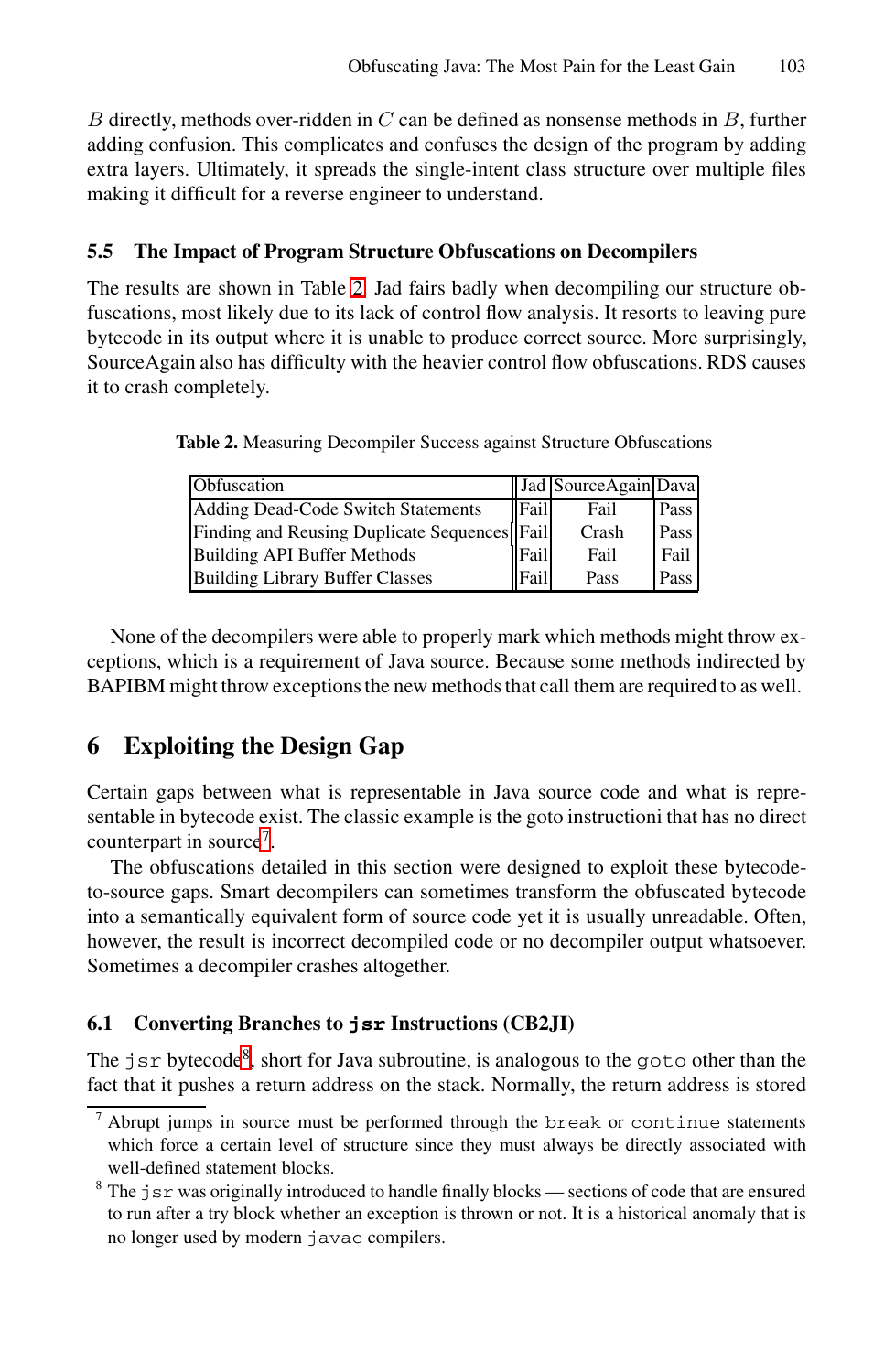to a register after a jsr jump and when the subroutine is complete the ret bytecode is used to return.

The  $\frac{1}{1}$ sr - ret construct is very difficult to handle when dealing with typing issues because each subroutine can be called from multiple places, requiring that type information be merged which gives a more conservative estimate. Also, decompilers will usually expect to find a specific ret for every jsr.

This obfuscation replaces if and goto targets with  $\frac{1}{1}$  sr instructions. The old jump targets are each prepended by a pop in order to throw away the return address which is pushed onto the stack. If the jump target's predecessor in the instruction sequence falls through then a goto is inserted after it which jumps directly to the old target (stepping over the pop).

### **6.2 Reordering load Instructions Above if Instructions (RLAII)**

Patterns in bytecode produced by javac can be examined for areas of possible obfuscation. This simple obfuscation looks for situations where a local variable is used directly following both paths of an if. That is, along both branches the first instruction loads the variable on to the stack. This is a somewhat common occurance.

The obfuscation then moves the load instruction above the if, removing its clones along both branches. While a modern decompiler like Dava, which is based on a 3 address intermediate representation, will be able to overcome this change, any decompiler relying on pattern matching (such as Jad) will become very confused.

### **6.3 Disobeying Constructor Conventions (DCC)**

The Java language specification [8] stipulates that class constructors – those methods used to instantiate a new object of that class type – must always call either an alternate constructor of the same class or their parent class' constructor as the *first directive*. In the event that neither is specified in source javac explicitly adds a call to the parent at the beginning of the method.

While this super call, as a rule, must be the first statement in the Java *source* it is, in fact, not required to be the first within the bytecode. By exploiting this fact it is possible to create constructors with no valid source code representation. This obfuscation randomly chooses among four different approaches in order to confuse decompilers:

- **Wrapping the super call within a try block:** This ensures that any decompiled source will be *required* to wrap the call in a try as well to conform to the rules of Java. To properly allow the exception to propagate, the handler unit — a throw instruction — is appended to the end of the method.
- **Taking advantage of classes which are children of java.lang.Throwable:** This approach inserts a throw before the super call and creates a new try block that traps just the new throw. The handler unit is designated to be the super call itself. This takes advantage of the fact that the class is throwable and can be pushed onto the stack through the throw mechanism instead of the standard load.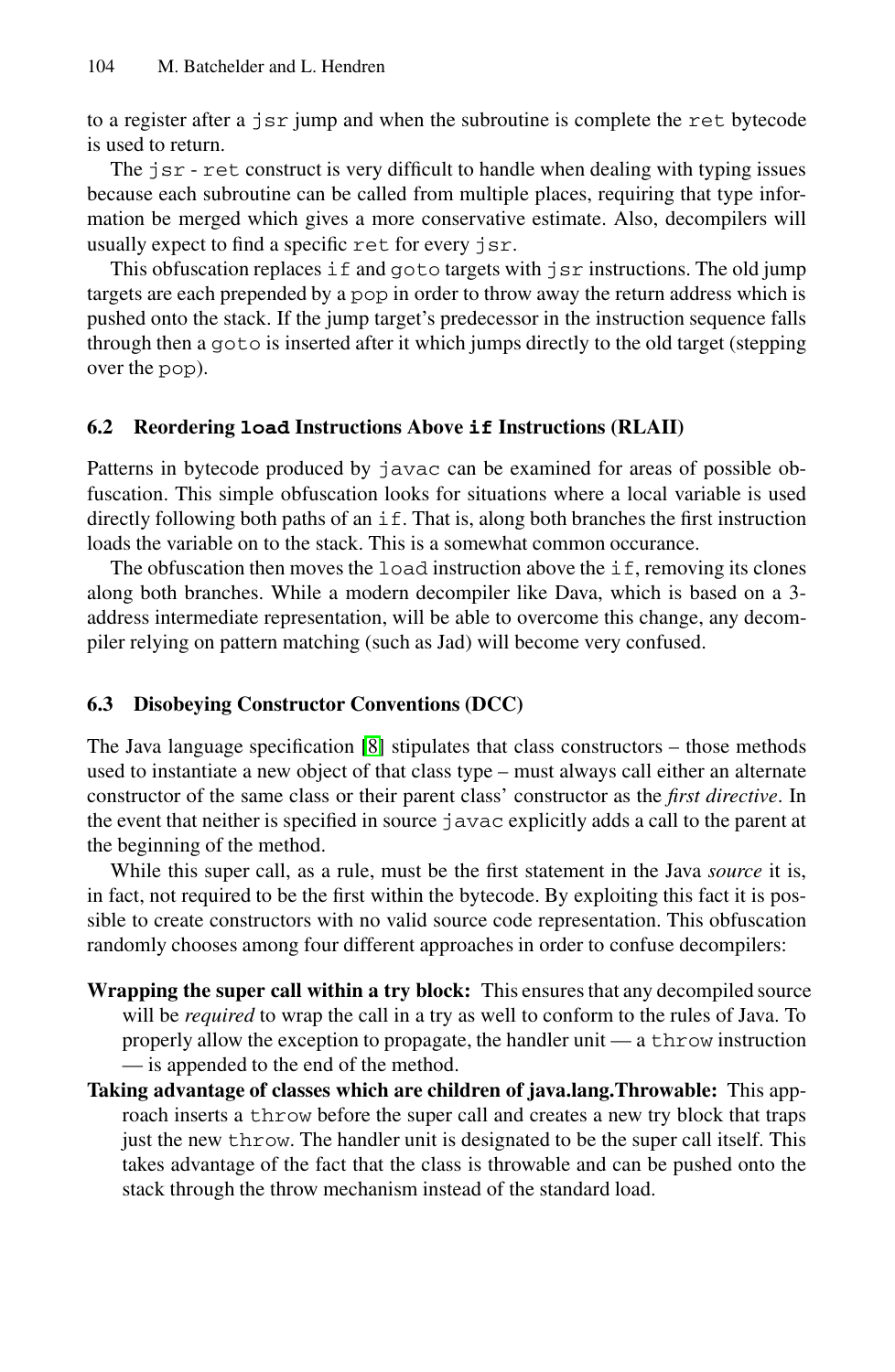- **Inserting a jsr jump and a pop directly before the super constructor call:** The jsr's target is the pop, which removes the subsequent return address that is pushed on the stack by the jsr. This confuses the majority of decompilers which have problems dealing with jsr instructions.
- **Adding new instructions before the super call:** This approach inserts a dup followed by an ifnull before the super call. The ifnull target is the super call. The if branch instruction will always be false since the object it is comparing is the object being instantiated in the current constructor. A push null is inserted, followed by a throw, along the false branch of the if. A try block is created spanning from the ifnull up to the super call. The catch block is appended to the end of the method as a sequence of pop, load o, goto sc (o is the object being instantiated and sc is the super call). This confuses decompilers because it is more difficult to deduce which local will be on the stack when the super call site is reached.

#### **6.4 Partially Trapping Switch Statements (PTSS)**

There is a big gap between high-level structured use of try-catch blocks in Java source and their low-level byte implementation. The Java construct allows only well-nested and structured uses, but the bytecode implementation is at a lower abstraction. A bytecode trap specifies a bytecode range  $a \dots b$ , a handler unit h, and an exception type E. If an exception  $T$  is raised within the method at bytecode  $c$  then the JVM searches for a trap in the list matching either the type of  $T$  or a parent type of  $T$  whose bytecode range  $a \ldots b$  contains c. If a trap is found then the stack is emptied, T is pushed on top, and the program counter is set to the handler  $h$ . There are no rules that enforce nesting of these ranges. They may overlap or even share code with handler code.

Thus, one way of confusing decompilers is to trap sequential sections of bytecode that are not necessarily sequential in Java source code. An example of this is the switch construct. In source, the switch encapsulates different blocks of code as *targets* of the switch. However, in bytecode there is nothing explicitly tying the switch instruction to the different code blocks (*i.e.* there is no explicit encapsulation).

If the switch is placed within a trap range along with only *part* of the code blocks which are associated as its targets then there will be no way for an automatic decompiler to output semantically equivalent code that looks anything like the original source. It *must* reproduce the trap in the output, potentially by duplicating code.

This transformation is conservatively limited to those switch constructs which are *not* already trapped, which alleviates some analysis work. This implies that the switch instruction itself and any additional instructions that are selected for trapping were not previously trapped in any way.

#### **6.5 Combining Try Blocks with Their Catch Blocks (CTBCB)**

Java source code can only represent try-catch blocks in one way: with a try block directly followed by one or more catch blocks associated with it. In bytecode, however,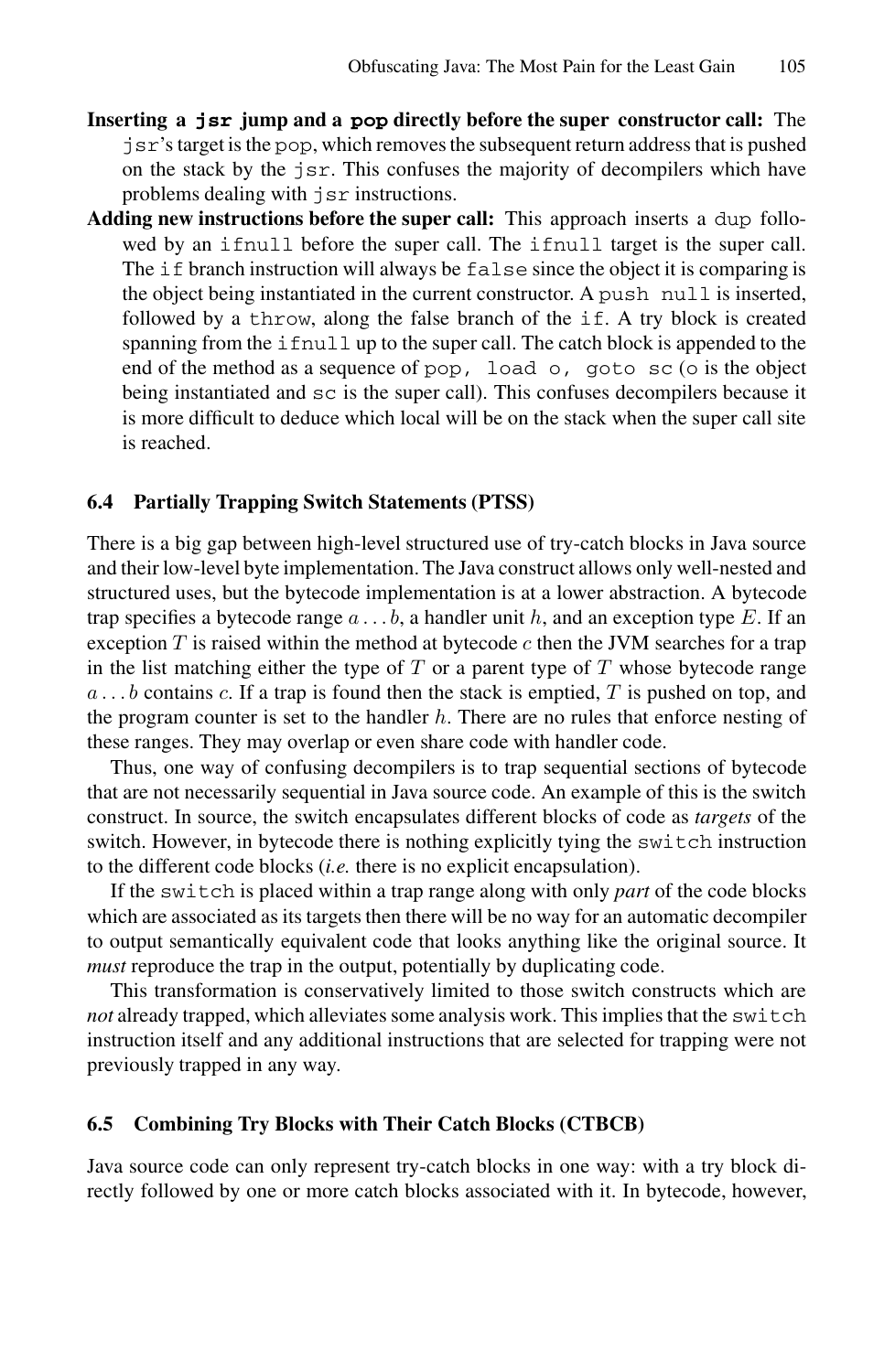try blocks can protect the same code that is used to handle the exceptions it throws or one of its catch blocks can appear "above" it in the instruction sequence.

This obfuscation combines a try-catch block such that both the beginning of the try block and the beginning of the catch block are the same instruction. This is accomplished by prepending the first unit of the try block with an if that branches to either the try code or the catch code based on an integer control flow flag. Once the try section has been officially entered, the flag is set to indicate that any execution of the  $\pm \hat{\epsilon}$  in the future should direct control to the catch section. The integer flag is reset to its original value when the try section is completed.

### **6.6 Indirecting if Instructions (III)**

While javac always produces predictable try blocks it is possible to abuse them in other ways. This obfuscation takes advantage of this by indirecting  $if$  branching through goto instructions which are within a special try block. Normally, modern compilers would remove the goto and modify the if to jump directly to its final target. However, since a try block protects all these gotos it is not valid to remove them unless the code can be statically shown to never raise an exception. Since there is no explicit goto allowed in Java source, it is difficult for decompilers to synthesize equivalent source code.

# **6.7 Goto Instruction Augmentation (GIA)**

Explicit goto statements are not allowed in Java source.<sup>9</sup> One must use abrupt statements instead. However, the goto exists in bytecode. It is possible to insert an explicit goto in bytecode. While reversible using control flow graph analysis, some simple decompilers will still struggle with this.

Our obfuscation randomly splits a method into two sequential parts: The first, containing the start of the method,  $P_1$  and a second, containing the end of the method,  $P_2$ . It then reorders these two parts and inserts two goto instructions. One is made the first instruction in the method and points to the start of  $P_1$ . The other is appended to  $P_1$  and targets  $P_2$ . The new layout is now: { goto  $P_1$ ,  $P_2$ ,  $P_1$ , goto  $P_2$ }. A try block is then created, spaning from the end of  $P_2$  to the beginning of  $P_1$ , thereby "gluing" the two together. This makes it difficult to shuffle them back to their original order.

### **6.8 The Impact of Exploiting the Semantic Gap on Decompilers**

All of the decompilers have difficulty with the obfuscations from this section. Table 3 shows that both Jad and SourceAgain fail all tests and Dava is only successful once. Jad generates source with much bytecode left in it, making it difficult to identify anything specific as the cause. SourceAgain was unable to analyze the scope of local variables. It would declare a local within a nested block even when the parent block used that local. Both SourceAgain and Dava had difficulties marking methods which might throw exceptions. They also could not recognize the super constructor method calls in DCC

<sup>&</sup>lt;sup>9</sup> Studies have shown this to be a good design decision [3].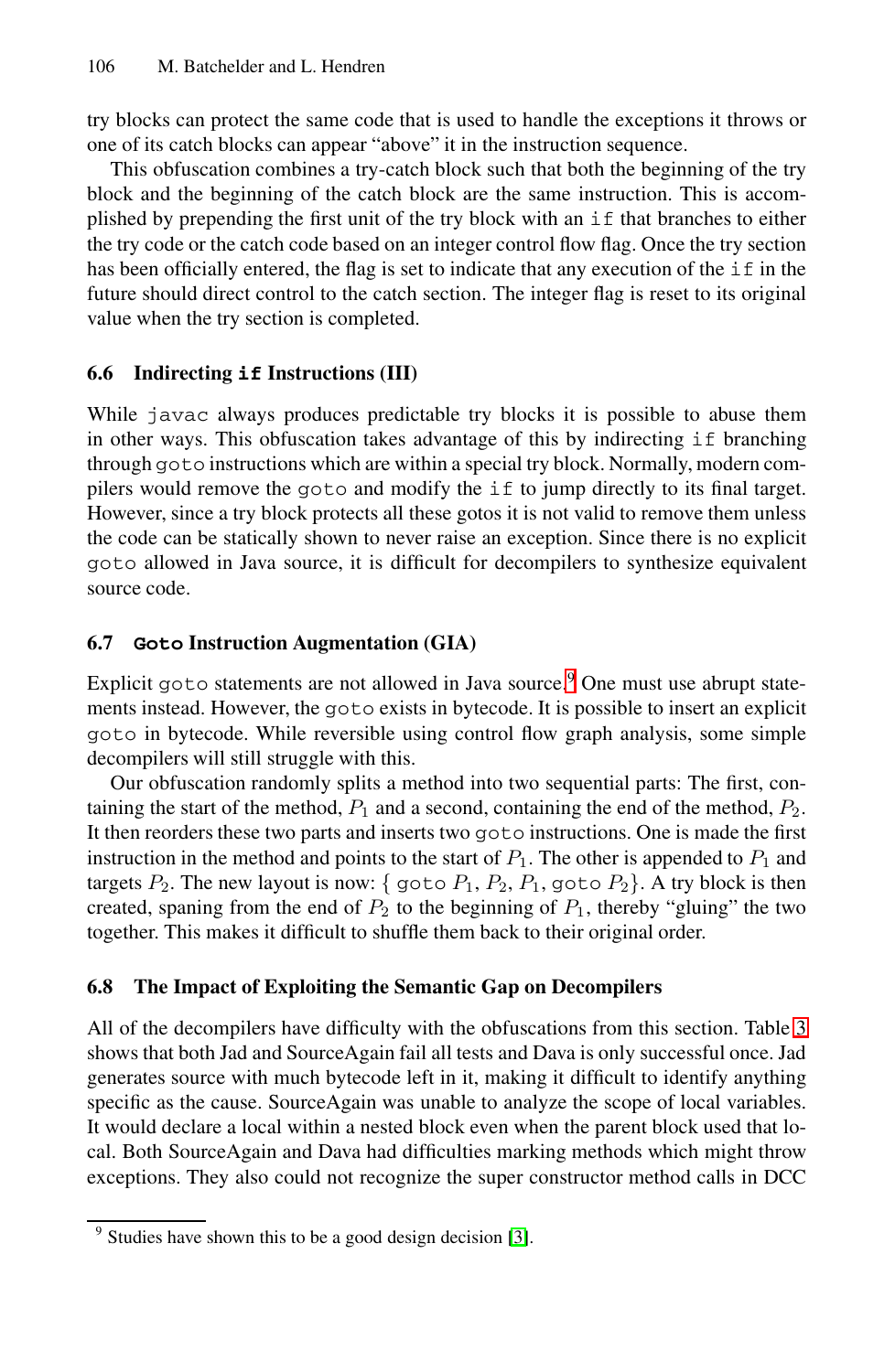| Obfuscation                                       |      | Jad SourceAgain Dava |       |
|---------------------------------------------------|------|----------------------|-------|
| Converting Branches to jsr Instructions           | Fail | Fail                 | Crash |
| Reordering loads Above if Instructions            | Fail | Fail                 | Pass  |
| Disobeying Constructor Conventions                | Fail | Fail                 | Crash |
| <b>Partially Trapping Switch Statements</b>       | Fail | Fail                 | Fail  |
| Combining Try Blocks with their Catch Blocks Fail |      | Fail                 | Fail  |
| Indirecting if Instructions                       | Fail | Fail                 | Fail  |
| Goto Instruction Augmentation                     | Fail | Fail                 | Fail  |

**Table 3.** Measuring Decompiler Success against Semantic Gap Obfuscations

either, leaving the bytecode name  $\langle \text{init} \rangle$  which is not legal. Dava crashed on DCC due to its inability to handle explicitly null exceptions.<sup>10</sup>

# **7 Empirical Evaluation**

An important aspect of our work is the evaluation of the impact of obfuscations on performance. To test this we have gathered a set of computation-extensive benchmarks. They represent a wide array of programs each with their own unique coding style, resource usage, and ultimate task. Below is a list of brief descriptions of the programs.

- **Asac:** compares the performance of the Bubble Sort, Selection Sort, and Quick Sort algorithms. It creates a thread for each algorithm.
- **Chromo:** runs a genetic algorithm; a technique using randomization instead of a deterministic search strategy. It instantiates many chromosome objects and performs many 64-bit array comparisions for each generation it simulates.
- **Decode:** implements Shamir's Secret Sharing algorithm for decoding encrypted messages.
- **FFT:** performs fast fourier transformations on double precision data.
- **Fractal:** generates a fractal image. It performs many trigonometric functions and is deeply recursive.
- **LU:** implements Lower/Upper Triangular Decomposition for matrix factorization.

Matrix: performs the inversion function on matrices.

- **Probe:** uses the Poisson distribution to compute a theoretical approximation of pi.
- **Triphase:** contains three programs: (1) a Linpack linear system solver performing heavy floating-point math; (2) a multithreaded matrix multiplier; and (3) a multithreaded Sieve prime-finder algorithm.

# **7.1 Impact of Obfuscations on Performance**

Figure 1(a) summarizes the ratio of the execution times of the obfuscated benchmark to the original benchmark.<sup>11</sup> A ratio of 1 indicates no effect on performance, a ratio of

 $\frac{10}{10}$  Soot is unable to read in classfiles that include jsr instructions with no matching ret. This is not a limitation of Dava itself but we marked it as having crashed on the CB2JI obfuscation because of this.

 $11$  To time the original benchmark, we first processed it via Soot with no obfuscations turned on. This is to factor out any differences due to Soot processing.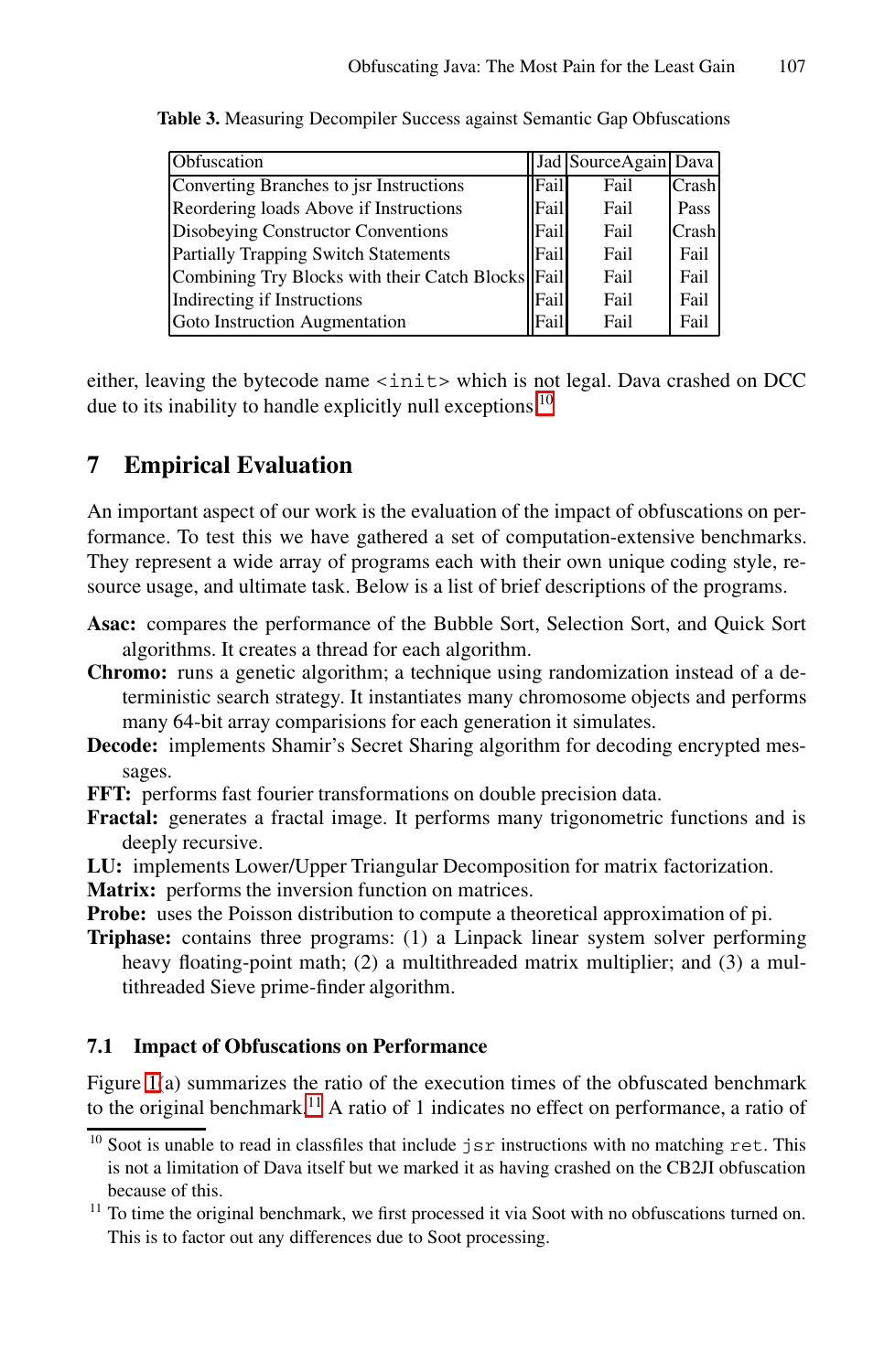

**Fig. 1.** Comparing obfuscated programs to their original forms: (a) Performance Ratio — (average execution time of obfuscated program)/(average execution time of original program); (b) Complexity Ratio — (sum of edges and nodes in obfuscated CFG)/(sum of edges and nodes in original CFG)

less than 1 indicates that the obfuscated benchmark was faster, and a ratio greater than 1 indicates that it was slower.<sup>12</sup> Each bar corresponds to one obfuscation, the diamond on the bar indicates the average over all the benchmarks. The bars show the range of ratios with the bottom of the bar indicating the benchmark with the lowest ratio and the top of the bar corresponds to the benchmarks with the highest ratio.

All experiments were run on an AMD Athlon<sup>TM</sup>64 X2 3800+ machine with 4GB of RAM running Ubuntu 6.06 Linux. Sun Microsystem's Java HotSpot<sup>TM</sup>64-Bit Server VM (build 1.5.0 06 b05) was used with the initial and maximum Java heap sizes set to 128MB and 1024MB, respectively.

As shown by recent empirical studies by Gu *et al*. [9, 10], small variations in code layout can lead to relatively large performance differences in Java (on the order of 5- 10%). Thus, we can expect some performance differences between the original and obfuscated code just because the obfuscated code leads to different code layouts. Notable performance differences are those less than .95 or greater than 1.05.

Average performance of the obfuscated code is very reasonable and quite a few are, in fact, faster. The most expensive is CB2JI, which converts branches to jsr instructions, with an average slowdown of 1.16 and a maximum slowdown of almost  $1.6^{13}$  Only 6 obfuscations lead to a maximum slowdown  $> 1.2$ . These should be used carefully, avoiding hot methods if possible.

In some cases the obfuscations actually seem to slightly improve peformance. The RLAII obfuscation that moves loads above ifs is one such case.<sup>14</sup>

 $12$  The execution time is computed by timing 10 runs, dropping the slowest and fastest and averaging the remaining 8. The largest standard error we saw was 2.6% and most measurements were well below that.

<sup>&</sup>lt;sup>13</sup> The maximum slowdown was in the LU benchmark and we found th entire slowdown was caused by one deeply nested loop which had very complex control flow after obfuscation. The JIT compiler struggled to analyze this, causing a 5-fold slowdown in compilation time.

<sup>&</sup>lt;sup>14</sup> This makes sense since it is moving a load that is known to be needed on both branches earlier in the computation.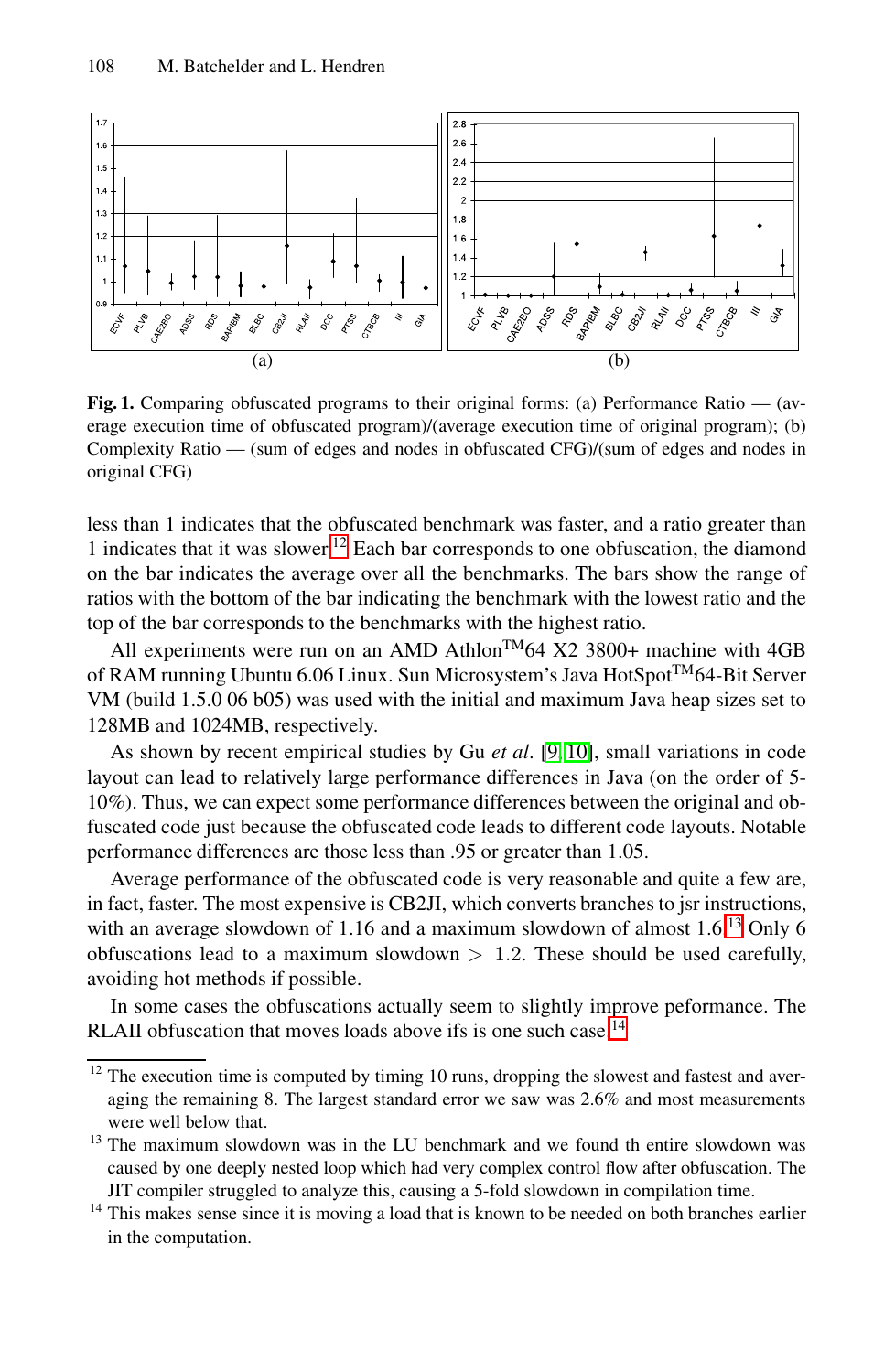# **7.2 Impact of Obfuscations on Control-Flow Complexity**

Figure 1(b) shows the increase in code complexity due to obfuscations (the pain). We have opted for a simple measure of complexity based on the total number of nodes and edges in the control flow graphs of the program. Each node is a basic block and each edge is a control flow edge. Obfuscations which change the structure of the code may introduce new edges and/or redirect existing edges to split basic blocks. Figure 1(b) displays the ratio of the sum of nodes and edges of the obfuscated code over the sum of the original. This count captures the impact of control flow obfuscations well.<sup>15</sup>

Some structure obfuscations show a signficant increase in complexity.<sup>16</sup>

As we have shown in Table 3, the third group of obfuscations are those that are most effective in breaking decompilers. Some of these also show significant increases in complexity. Based on our experiences with Dava, which can partially handle many of these cases, we expect that a complete decompilation will lead to source code with a lot of code duplication and heavy use of labeled blocks.

# **8 Conclusions and Future Work**

Fourteen obfuscations have been presented. The intent was to hinder reverse engineering while maintaining performance. The operator-level techniques are intended to make the code less readable. We didn't expect these to break decompilers, yet several decompilers failed to properly type the obfuscated code. The structure obfuscations were meant to confuse control flow and object-oriented design. The decompilers also had trouble with some of these techniques, although they should in principle be decompilable. These failures were mostly due to obfuscations creating unstructured control flow which is more difficult to handle than structured control flow. The gap obfuscations were new techniques and were aimed at exploiting the differences between bytecode and Java source. These were very successful in increasing the complexity of the code and breaking the decompilers.

The effect on performance varied. The average performance ratio of obfuscated/ original ranged from .96 to 1.16. The maximum ratio reached almost 1.6 but only 6 of 14 obfuscations were over 1.2. These 6 should not be used heavily in hot methods of a program. More detailed analysis of specific instances showed that performance slowdowns were often due to the increased time needed by the JIT compilers to analyze the complex control flow created by our modifications. Hence the obfuscations are not just more difficult for reverse engineers to understand, they also cause problems for tools like compilers and decompilers.

We presented obfuscations we developed and this paper has shown how they work individually. The next step is to develop techniques to automatically determine optimized obfuscation sites and how to best select a combination of obfuscations so that the best

<sup>&</sup>lt;sup>15</sup> As expected, the operation-level obfuscations have no impact on control flow complexity. Complexity for these obfuscations is better demonstrated by an increase in the number of operations. We have collected these kinds of metrics, which do demonstrate an increase.

 $16$ <sup>-1</sup> The two obfuscations that confuse the object-oriented design, BAPIBM and BLBC, do not increase complexity, but would affect other metrics which measure coupling.